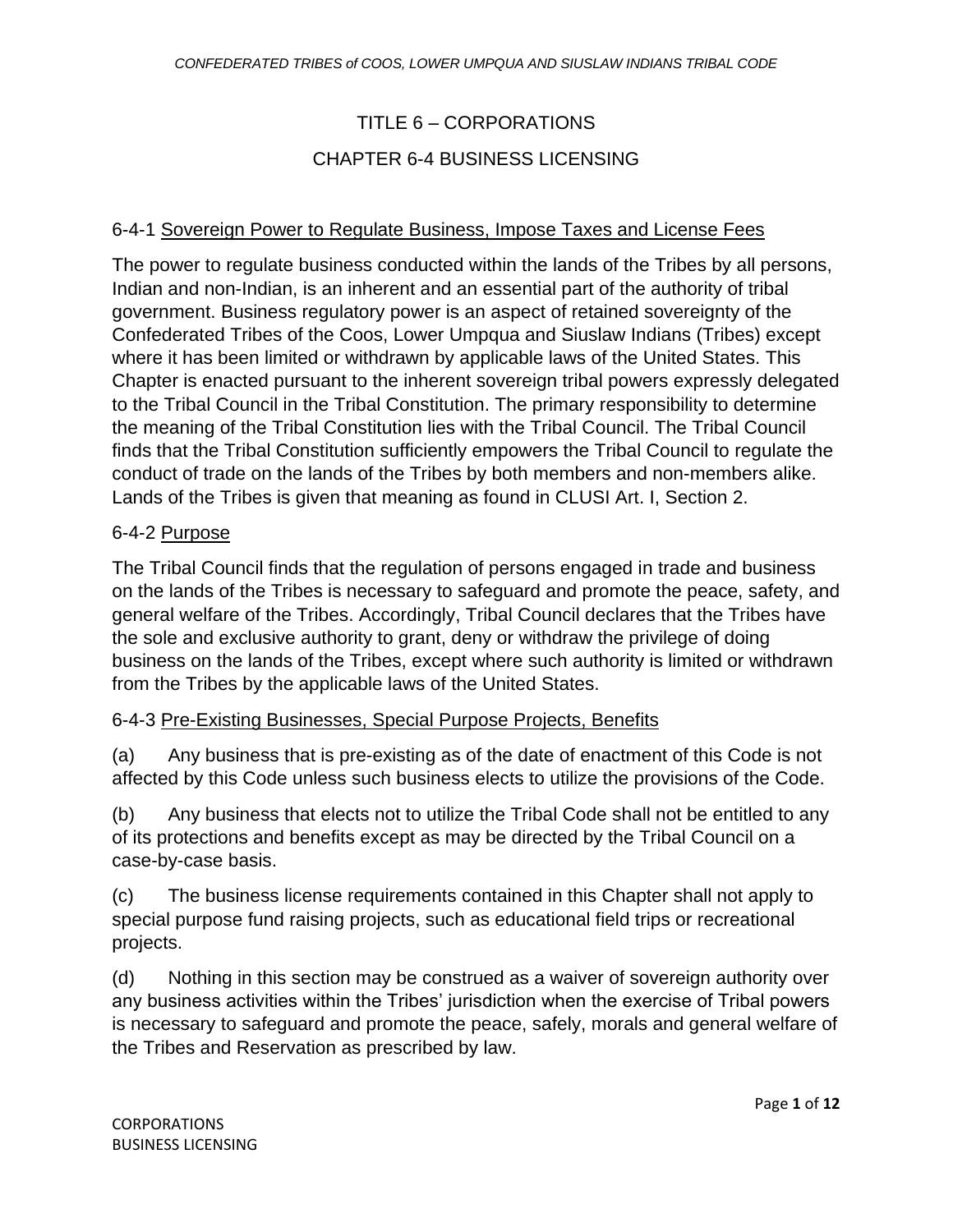# 6-4-4 Definitions

The following terms, whenever used or referred to in this Chapter, shall have the following meanings, unless a different meaning clearly appears from the context:

(a) "Agent" - the individual or individuals designated by any licensee to receive and accept service of process.

(b) "Applicant" - any person who submits an application to the Tribes for a business license and who has not yet received such license.

(c) "Arts or Crafts" – any arts or craft product made by a Tribal member.

(d) "Business" - any regular or temporary business activity engaged in by any person for the purpose of conducting a trade, profession or commercial activity involving the sale of any property or services; provided, however, that an isolated sale of property or services shall not be considered to be business under this Chapter. Business does not include special projects as defined in CLUSITC 6-4-3(c).

(e) "Business License Number"– means that number issued by the Tribes as provided for in CLUSITC 6-4-12(f). Because the Tribes do not have a wholesale or resale license, Tribal licensees may also use the Business License Number for buying wholesale or for exemption of sales taxes on goods purchased as more specifically provided for in the Tribal Business Resale Certificate.

(f) "Certificate of Authenticity" – that the Arts and Crafts product is made by a "Tribal" member" or "member of the Tribes" and is reflected in a Tribally issued Certificate of Authenticity Stamp.

(g) "Title" - the Business Licensing Title as enacted and amended by the Tribal Council.

(h) "Company" - any person or group of people engaged in business.

(i) "Council" - the Tribal Council of the Confederated Tribes of Coos, Lower Umpqua, and Siuslaw Indians.

(j) "Governmental Entity" - the United States, the Tribes, a state or any political subdivision, agency or any subordinate organization of the foregoing, including economic enterprises or other entities owned or controlled by the Tribes.

(k) "Licensee" - any person who is granted a business license by the Tribes.

(l) "Notice" - actual notice by hand delivery or by certified mail. For time computations as provided for in this Chapter, which are to begin upon notice, such notice shall be at delivery except that where delivery is not possible after three (3) consecutive postal days due to the inaction of the agent, notice shall be at the time of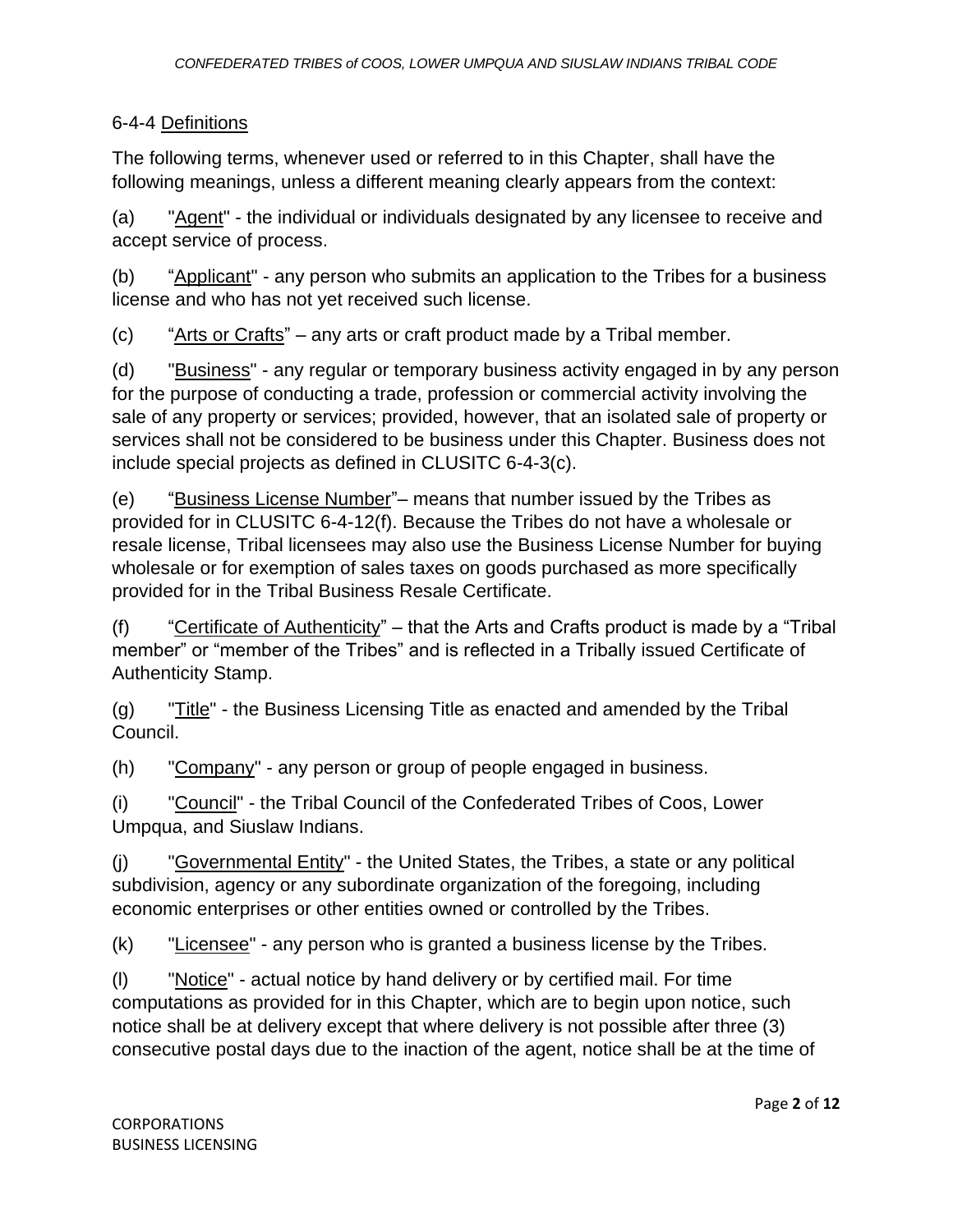the first (1st) attempted delivery. Upon return of the forms of notice to the Chief Executive Officer, the forms shall be mailed by regular mail.

(m) "Person" - any individual, receiver, assignee, trustee in bankruptcy, trust, estate, partnership, joint venture, public utility, club, business trust, nonprofit corporation, corporation, association, society or any group of individuals acting as a unit, whether mutual, cooperative, fraternal, nonprofit or otherwise, and includes any instrumentality thereof. The term includes members and nonmembers of the Tribes, but excludes any governmental entity.

(n) "Property" - any existing and identified real or personal property.

(o) "Sale" - the transfer, exchange or barter, conditional or otherwise, of the ownership of, title to, or possession of real or personal property for consideration. The term shall also include leases, conditional sales contracts, leases with the option to purchase, and any other contract under which possession of the property is given to the purchaser but title is retained by the seller as security. It shall also include the furnishing of food, drink or meals for compensation, whether or not consumed on the premises. It shall also include any conditional or unconditional provision of services for consideration.

(p) "Service of Process" - includes the delivery of show-cause orders, cease and desist orders, summonses, complaints and other documents.

(q) "Services" - the performance of labor for the benefit of another for consideration. It excludes labor performed by an employee for the benefit of his or her employer.

(r) "Tribal Business Resale Certificate" – Tribes do not impose a general sales/use/transaction tax. A Tribal buyer who purchases goods outside of the jurisdiction of the Tribes for resale in the ordinary course of business may provide a Tribal Business Resale Certificate to a seller of property as evidence that the Tribal buyer is licensed to do business within the jurisdiction of the Tribes. The seller may accept the certificate for purposes of exempting the transaction from that state's sales/use/transaction tax, but isn't required to do so.

(s) "Tribal Member" or "Member of the Tribes" - an enrolled member of the Confederated Tribes of Coos, Lower Umpqua, and Siuslaw Indians. A corporation, partnership or other entity shall be considered a Tribal member, for purposes of this Chapter only, if fifty-one percent (51%) or more of the entity is owned by Tribal members.

(t) "Tribal" or "Tribes" - the Confederated Tribes of the Coos, Lower Umpqua and Siuslaw Indians.

# 6-4-5 Administration of Title

The Chief Executive Officer is hereby delegated the responsibility to administer the provisions of this Chapter. The Chief Executive Officer is hereby delegated all powers of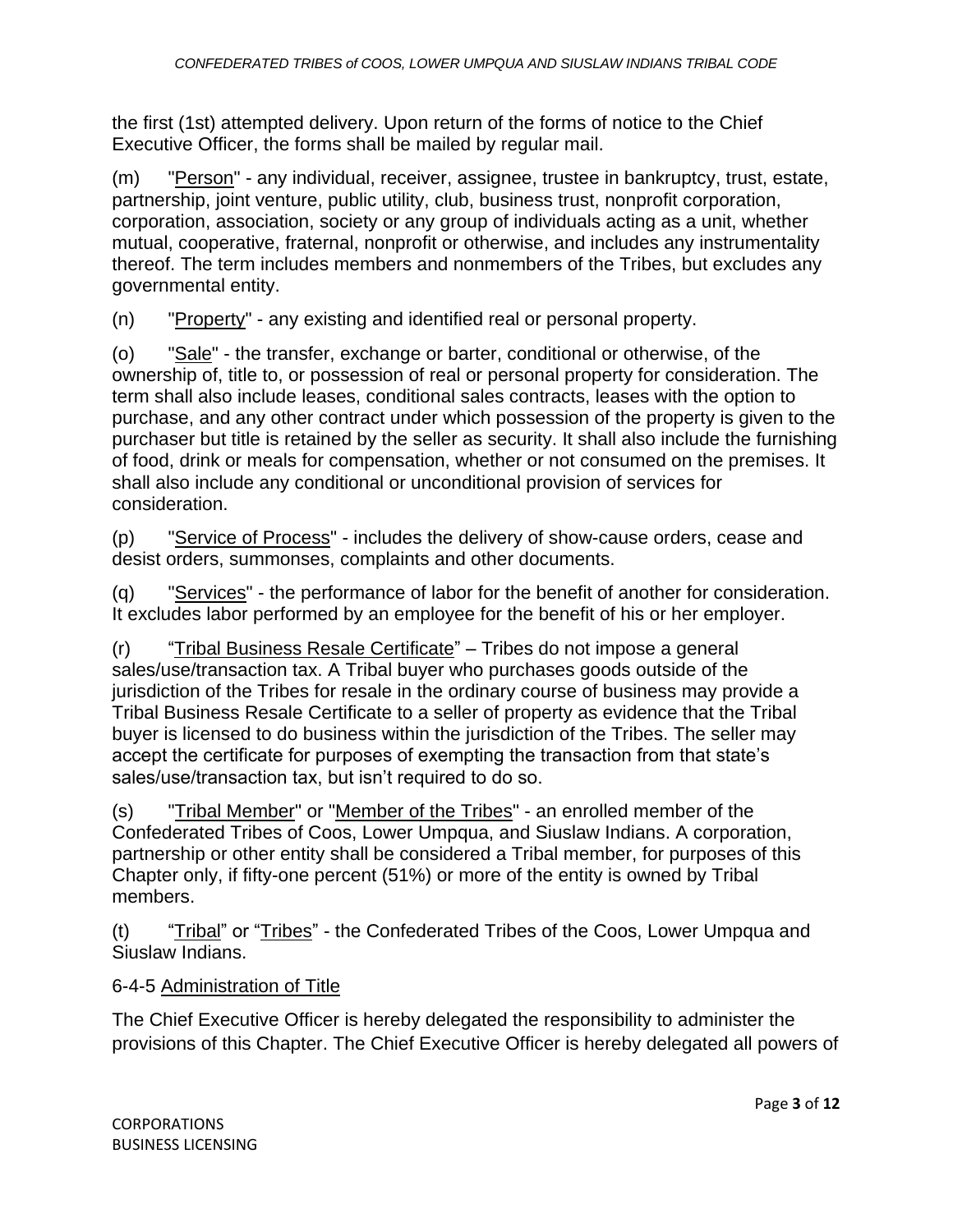which are specifically provided for in this Chapter, or impliedly necessary to implement its provisions, subject to Tribal Council review of any action taken by virtue of such delegated powers.

#### 6-4-6 Administrative Actions

The Chief Executive Officer shall promulgate regulations pursuant to this Chapter, formulate recommendations to submit to the Tribal Council for revisions of or amendments to this Chapter, and take other actions necessary for the administration of the provisions of this Chapter.

#### 6-4-7 Agreements with Federal, State and Local Governments

In the event it is deemed appropriate to effectuate the provisions of this Chapter, the Tribal Council may negotiate Memoranda of Agreement or other instruments concerning this Chapter with federal, state and local governments.

#### 6-4-8 to 6-4-10 Reserved for Expansion

#### 6-4-11 Applicability

This Chapter shall be applicable to all persons engaged in business within the exterior boundaries of the jurisdiction of the Tribes. No person shall engage in business upon the lands of the Tribes without a valid business license issued by the Tribes, except as provided in Section 6-4-14(a).

#### 6-4-12 Application and Issuance

An application for a business license shall be submitted in writing to the Chief Executive Officer, using forms which it shall provide. Any person engaged in business at the time this Chapter is enacted shall have thirty (30) days in which to obtain and submit to the Tribes an application for a license. All applications shall include:

- (a) A description of the type of business;
- (b) The name and address of the owner or owners of the business;
- (c) The trade name, if any, to be used by the company;
- (d) The locations on the lands of the Tribes at which the business will be conducted;

(e) A sworn statement that the applicant will comply with all Tribal law applicable to the applicant's business;

(f) A statement that the applicant possesses or does not possess an Indian Traders' License; and

(g) The name, address and signature of the agent who will accept service of process on behalf of the company.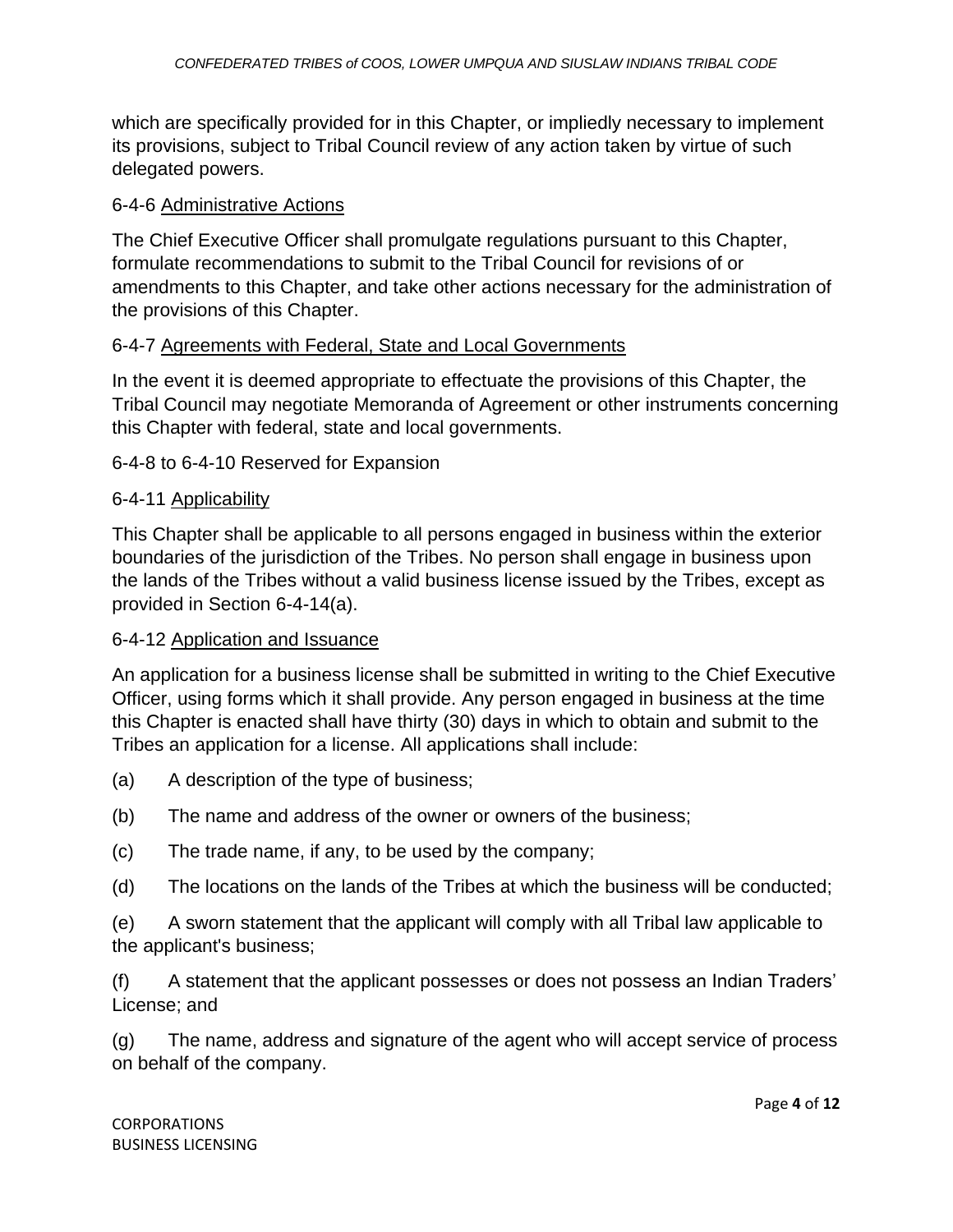The Chief Executive Officer shall notify the applicant by regular mail within fourteen (14) days after receipt of the application whether a license shall be issued. If a license is issued, a Business License Number shall be assigned and the licensee shall post the license in a conspicuous manner at its primary business location.

A licensee may request a Tribal Business Resale Certificate from the Chief Executive Officer in order to purchase wholesale goods exempt from sales/use/transaction tax. There shall be no charge for a Tribal Business Resale Certificate.

#### 6-4-13 Denial of Business License and Appeal

The Chief Executive Officer shall deny an application for a business license if it is determined that:

- (a) the applicant has materially misrepresented facts contained in the application;
- (b) the applicant presently is in non-compliance with Tribal law; or
- (c) the business will threaten the peace, safety or general welfare of the Tribes.

The Chief Executive Officer shall issue an order of denial to the applicant within fourteen (14) days after receipt of the application. The order of denial shall set forth the reasons for such denial and shall state that the applicant may request a hearing on the record. The applicant has three (3) days from receipt of the order of denial to file a request for a hearing with the Chief Executive Officer. The Administrative Procedures for hearing and judicial review provided in CLUSITC 2-1 shall apply.

#### 6-4-14 Exemptions

- (a) The following shall not be required to obtain a license under this Chapter:
	- (1) governmental entities;

(2) tribal members engaged in the creation of traditional Indian art or handicrafts in their home;

- (3) tribal members engaged in the traditional practice of medicine;
- (4) any church engaged in raising funds for religious or charitable purposes;

(5) any school, club or athletic organization engaged in staging athletic events for which an admission fee is charged, provided such admission fees do not accrue to the personal benefit of any individual; and

(6) any accredited school, no part of the income of which accrues to the personal benefit of any individual.

(b) A business that is pre-existing as of the date of enactment of this Code that elects not take advantage of these provisions, provided, however, nothing in this section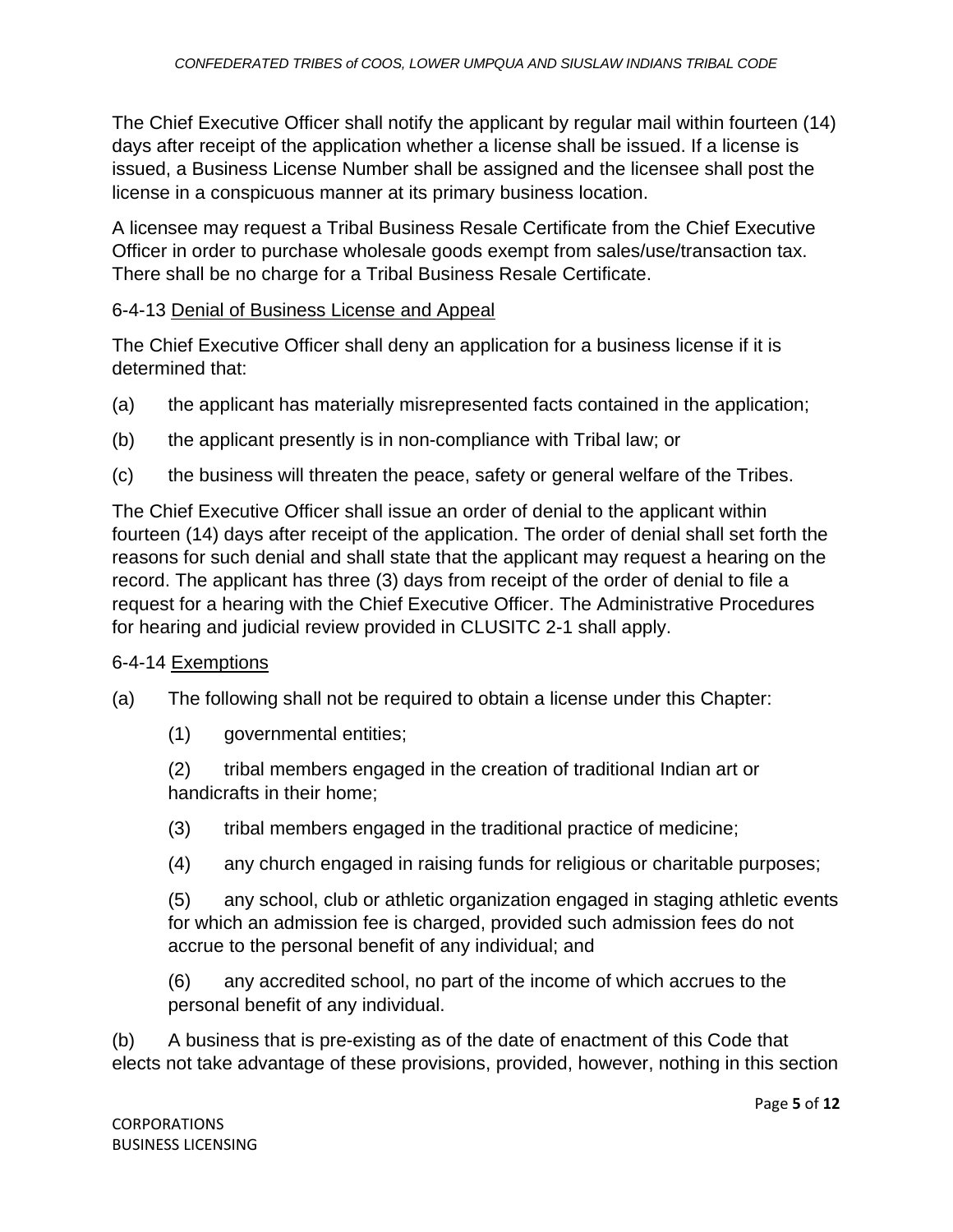may be construed as a waiver of sovereign authority over any business activities within the Tribes' jurisdiction when the exercise of Tribal powers is necessary to safeguard and promote the peace, safely, morals, and general welfare of the Tribes and Reservation as prescribed by law.

#### 6-4-15 Classes of Licenses

(a) Temporary Business License: All persons engaged in business on the Reservation for a period of seven (7) days or less shall have a temporary business license. The fee for a temporary business license is ten dollars (\$10.00).

(b) Seasonal Business License: All persons engaged in business on the Reservation for a period of three (3) months or less shall have a seasonal business license. The fee for a seasonal business license is twenty-five dollars (\$25.00).

(c) Permanent Business License: All persons engaged in business for a period exceeding three (3) months shall have a permanent business license. The fee for a permanent business license is fifty dollars (\$50.00). A licensee holding a permanent business license need not apply for renewal each year, but the licensee must notify the Chief Executive Officer of any change in the licensee's business activities, which render inaccurate the information previously provided to the Chief Executive Officer under CLUSITC 6-4-12.

(d) Tribal Member Business License: Tribal members who create Indian Arts or Crafts may, upon application from the Tribal member, request to have the Tribal Council issue a Tribal Member Business License. There shall be no fee for a Tribal Member Business License. A licensee holding a Tribal Member Business License under this section need not apply for renewal each year

# 6-4-16 Conditions of License

(a) Each licensee shall comply with all applicable tribal laws, including but not limited to: Indian employment and contracting preference laws, health and sanitation laws and consumer protection laws. The Tribes may, but need not, notify each licensee by regular mail of any additional tribal laws with which the licensee must comply as such laws are enacted by the Tribal Council.

(b) Each licensee shall respond in a timely manner to requests by the Chief Executive Officer for information about the licensee's business for the purpose of establishing whether the licensee is in compliance with the terms of this Chapter.

6-4-17 Tribal Member or Tribal Member Business License Holder – Issuance of a Certificate of Authenticity

(a) A Tribal Member or a Tribal Member Business License Holder may request a Certificate of Authenticity Stamp indicating that the Tribal member's or Tribal Member Business License Holder's Indian Arts or Crafts are made by a Tribal member of the Tribes. Such requests shall be submitted on a form provided by the Cultural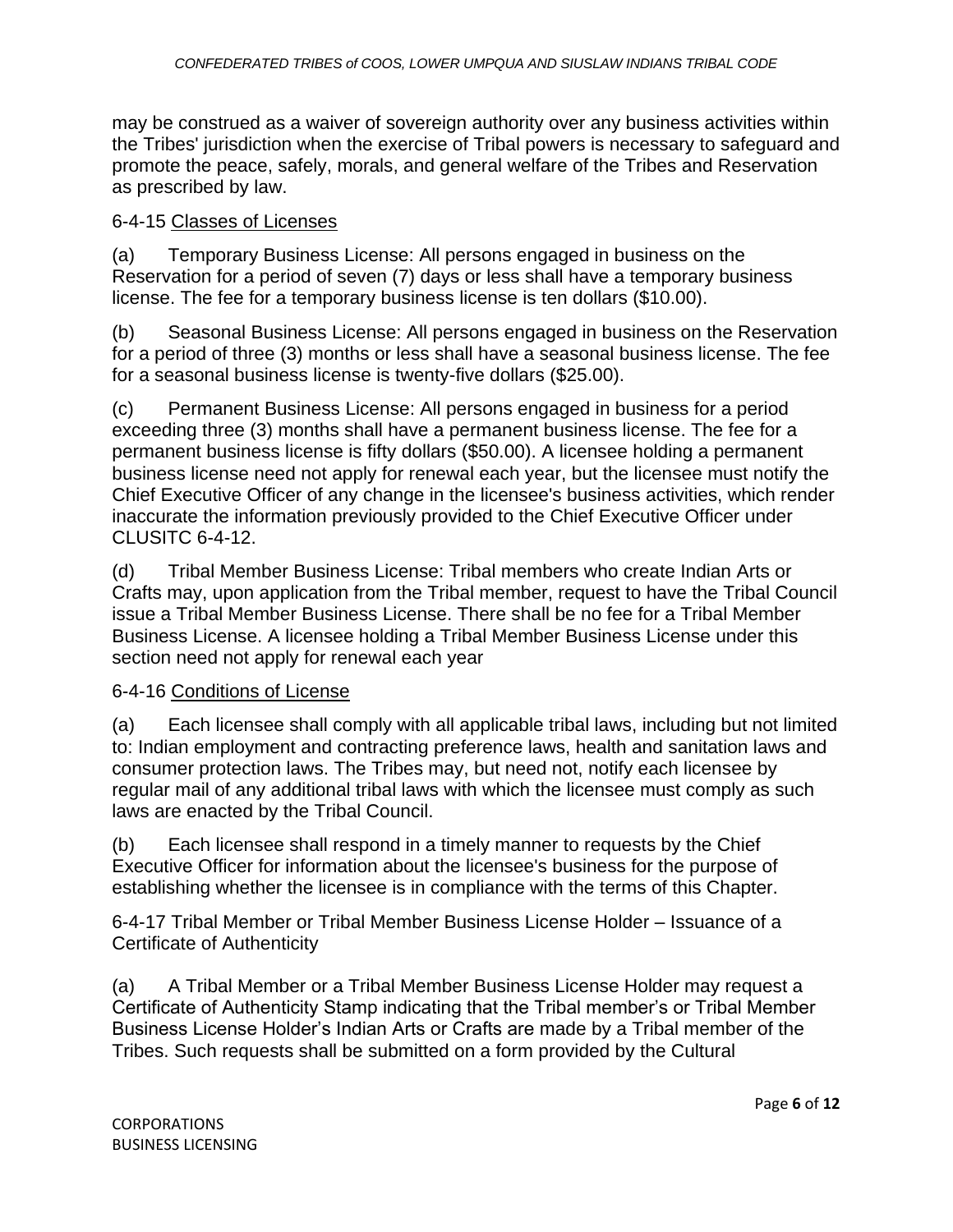Department which will include the Tribal member's name, address, phone number, email address, Tribal Enrollment number, and description of the product.

(b) The Cultural Department shall issue Certificate of Authenticity Stamp that a Tribal Member or Tribal Member Business License Holder may attach to their Arts or Crafts product.

(c) The use of approved Certificate of Authenticity Stamp shall be within the sole discretion of the Tribal member.

(d) Certificate of Authenticity Stamp does not provide that the Arts or Crafts are a product of the Tribes.

(e) Denial of an application for a Certificate of Authenticity Stamp may be appealed to the Tribal Council within ten (10) days from the notice of the denial. Tribal Council upon receipt of the written appeal setting forth the basis for the appeal shall request all relevant materials from the applicant and the Cultural Department. Review of the matter shall be made by the Tribal Council at the next Regular Tribal Council meeting. Tribal Council shall issue a written decision within five (5) days of the Regular Tribal Council meeting. There is no further right of appeal.

6-4-18 to 6-4-20 Reserved for Expansion.

# 6-4-21 Revocation of License; Failure to Obtain License; Show Cause Hearing

(a) Whenever it is brought to the attention of the Tribes that any person is in noncompliance with any condition of his license or has failed to obtain a license within the time requirements of this Chapter, the Tribal Prosecutor may serve upon such person or any agent of such person an order to show-cause why his or her license should not be revoked or why he should not be enjoined from doing business on the lands of the Tribes without a license. Such notice shall state the reason for the order, the time and place for the show cause hearing before the Tribal Court, and that the person shall have an opportunity to present testimony and cross examine opposing witnesses and to present any other evidence which he or she shall deem appropriate as to why a revocation order or an injunction should not be issued. The hearing shall be set for a time not exceeding thirty (30) days and not less than fifteen (15) days from the date of the notice. The hearing shall be governed in all respects in accordance with the Rules of Procedure of the Tribal Court.

(b) In the event it is determined that any person's non-compliance with this Chapter is a direct and immediate threat to the peace, safety or general welfare of the Tribes, the Tribal Prosecutor shall issue a cease and desist order which shall be served upon the person or any agent of the person. The person shall cease and desist business immediately upon service of the order and may file a notice of appeal within ten (10) days to the Tribal Court pursuant to CLUSITC 6-4-24.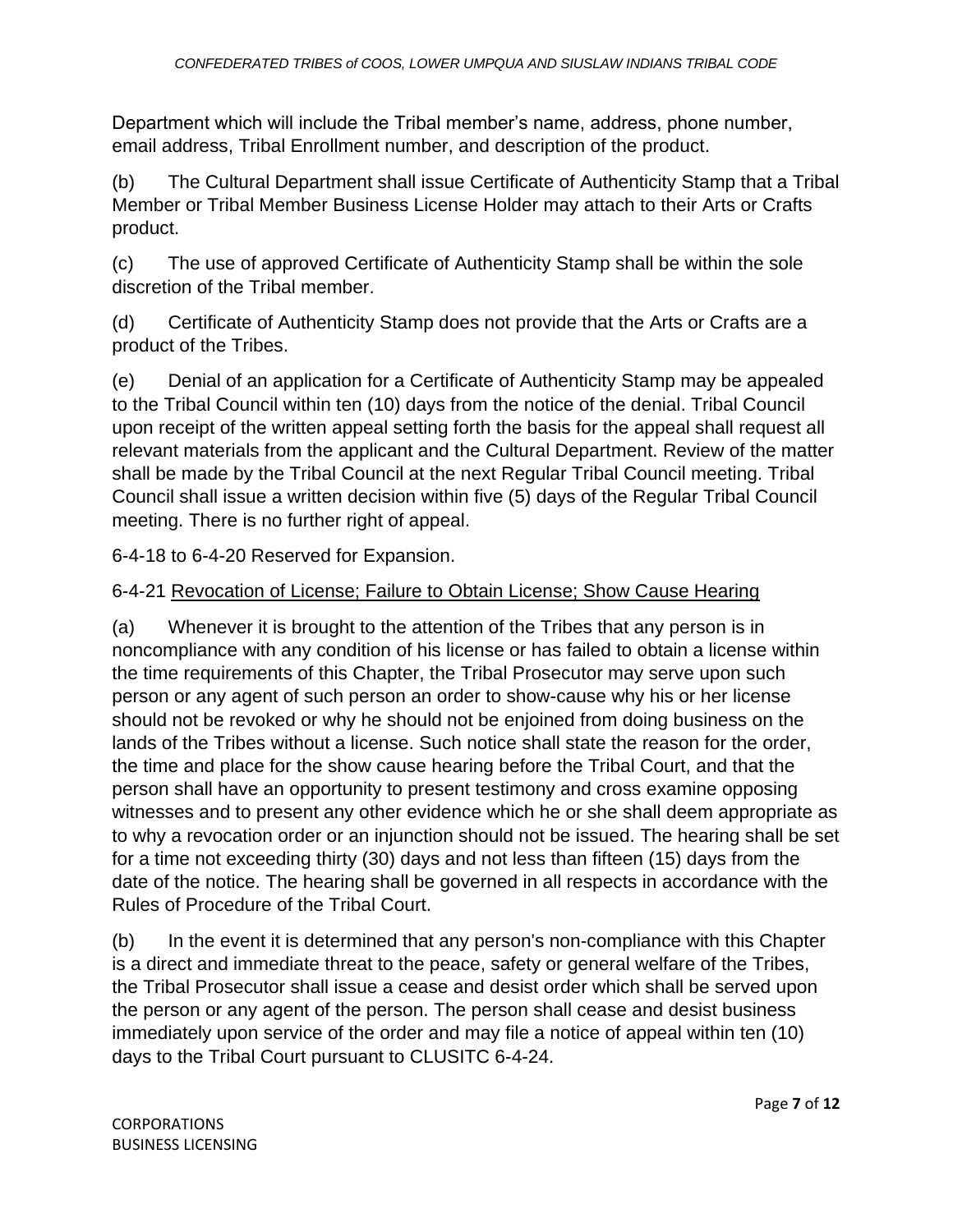# 6-4-22 Civil Penalties and Restitution

(a) If it is determined that any person failed to comply with the conditions of his license or failed to secure a license within the time requirements of this Chapter, the Tribal Prosecutor may bring an action in Tribal Court for an order requiring the person to appear and show cause why a monetary penalty should not be imposed and restitution should not be ordered; provided, the amount of the penalty shall not exceed one thousand dollars (\$1,000.00) for each violation.

(b) The Tribal Prosecutor may submit a recommendation to the Tribal Court regarding any restitution the person should pay to any person or persons injured by his or her failure to comply with the conditions of his or her license or his failure to secure a license within the time requirements of this Chapter.

(c) The Tribal Prosecutor may submit a recommendation to the Tribal Court regarding the amount of any civil penalty the person should pay for failure to comply with the conditions of his or her license or failure to secure a license within the time requirements of this Chapter.

If the Tribal Prosecutor submits a suggested penalty amount, the Tribal Prosecutor shall expressly address in writing each and all of the following criteria:

- (1) the good or bad faith of the violator;
- (2) the injury to the public resulting from the violation;
- (3) the benefits derived by the violator from the violation;
- (4) the violator's ability to pay;
- (5) the administrative costs of prosecution; and

(6) the need to deter similar behavior by the violator and others and to vindicate the Tribes' authority and the integrity of the Chief Executive Officer's orders.

The purpose of the civil penalty provided for herein shall be primarily to defray the costs of administration and enforcement of this Chapter, and secondarily, to deter continued violations of this Chapter by the violator or others; provided, however, that all funds collected under this section shall be subject to disposition by the Tribal Council.

# 6-4-23 Other Remedies

The Tribal Prosecutor may petition the Tribal Court for other remedies provided for in this Code which are necessary to enforce the provisions of this Chapter, including but not limited to temporary restraining orders and preliminary and permanent injunctions. The Tribal Prosecutor may also petition a court of competent jurisdiction for a writ of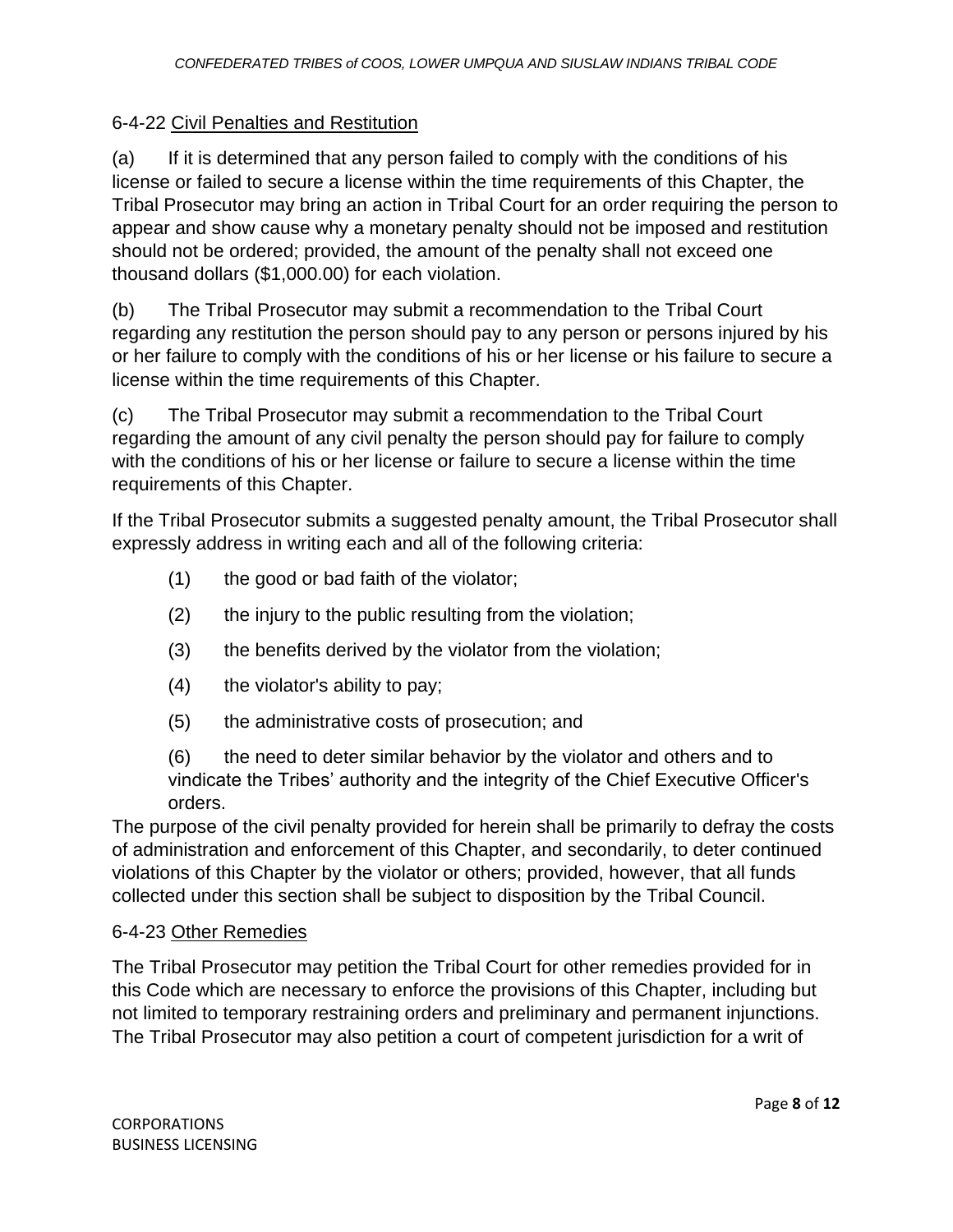execution to enforce an order, judgment or decree of Tribal Court off-Reservation. The order, judgment or decree must include findings showing:

- (a) the basis for the Tribal Court's jurisdiction over the subject matter and the parties;
- (b) the order, judgment or decree was not obtained fraudulently; and
- (c) the defendant was afforded due process.

6-4-24 to 6-4-30 Reserved for Expansion.

#### 6-4-31 In-Home Sales

(a) Every door-to-door salesperson is obligated to inform each prospective consumer of the following information at the beginning of any sales visit:

- (1) The salesperson's name;
- (2) The name of the company that the salesperson represents;
- (3) The salesperson's business address and the address of the company that the salesperson represents;
- (4) The salesperson's business license number; and
- (5) An address or phone number where a consumer may inform the salesperson of a decision to reconsider a sale, address questions and concerns regarding sale products, and any other information that is of interest to the consumer and salesperson.

(b) Consumers of merchandise purchased at their residence from salespersons are entitled to reconsideration of any purchase within three (3) workdays from the date of purchase. Reconsideration of sales will be fully credited or reimbursed to the consumer by the salesperson within five (5) working days after the date such salesperson is informed of such reconsideration of the purchase.

(c) No door-to-door sales person may misrepresent any product to a prospective consumer in any manner that an ordinary person of reasonable aptitude, capability and instruction will not be able to perform the product in a like manner.

#### 6-4-32 Food Sanitation

(a) Every person involved with the sale of products to be consumed shall take reasonable care to ensure that such food products are prepared and sold in a sanitary environment.

(b) The business licensee is responsible for the preparation and sale of any food product that is sold under the authority of his or her license, regardless of whether the licensee prepared such food products.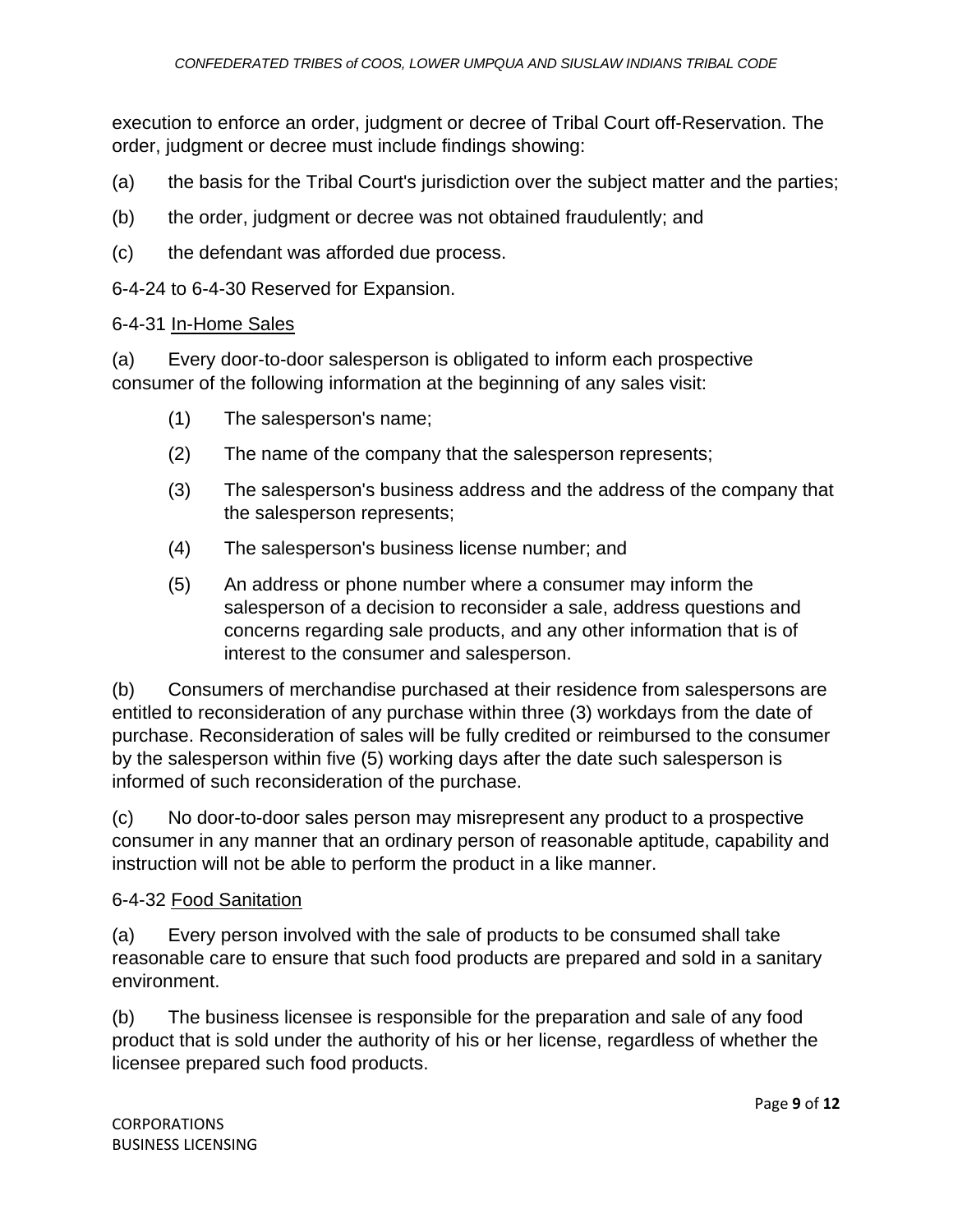## 6-4-33 Non-Consumer Property Damage Protections

(a) Any business, whether or not licensed by the Tribes, that damages private property of any individual, is responsible for replacement or repair of such property at the actual cost of repair and replacement of such property.

(b) Any business, whether or not licensed by the Tribes, shall make prompt payment or repair of damaged property within thirty (30) days from the date the damage occurred unless another agreement is made between the business and the property owner.

#### 6-4-34 Informal Complaint Procedures

(a) A person may file a written complaint with the Chief Executive Officer regarding alleged violations under this Code.

(b) Upon receipt of a complaint, the Chief Executive Officer shall conduct an investigation of the alleged violation. The Chief Executive Officer shall report any findings to the person filing the complaint within thirty (30) days.

(c) Based in information received as a result of the complaint, subsequent investigation, and from other sources, the Chief Executive Officer may take whatever action that he or she deems appropriate to address the situation.

6-4-35 to 6-4-40 Reserved for Expansion.

#### 6-4-41 Savings Clause

In the event that any provision of this Chapter shall be found or declared to be invalid, the remaining provisions of this Chapter shall be unaffected thereby, and shall remain in full force and effect.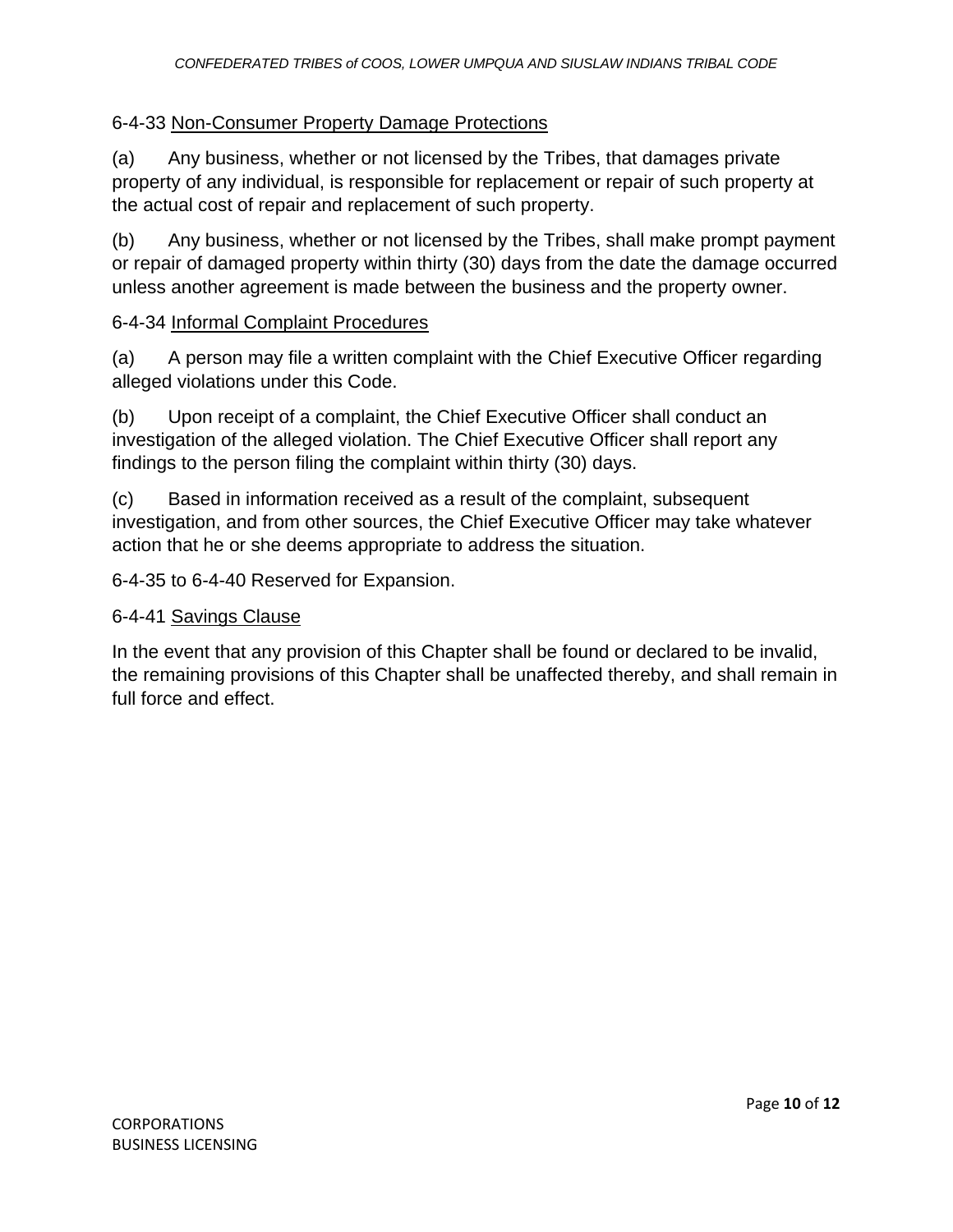# APPENDIX A LEGISLATIVE HISTORY AND EDITORIAL CHANGES